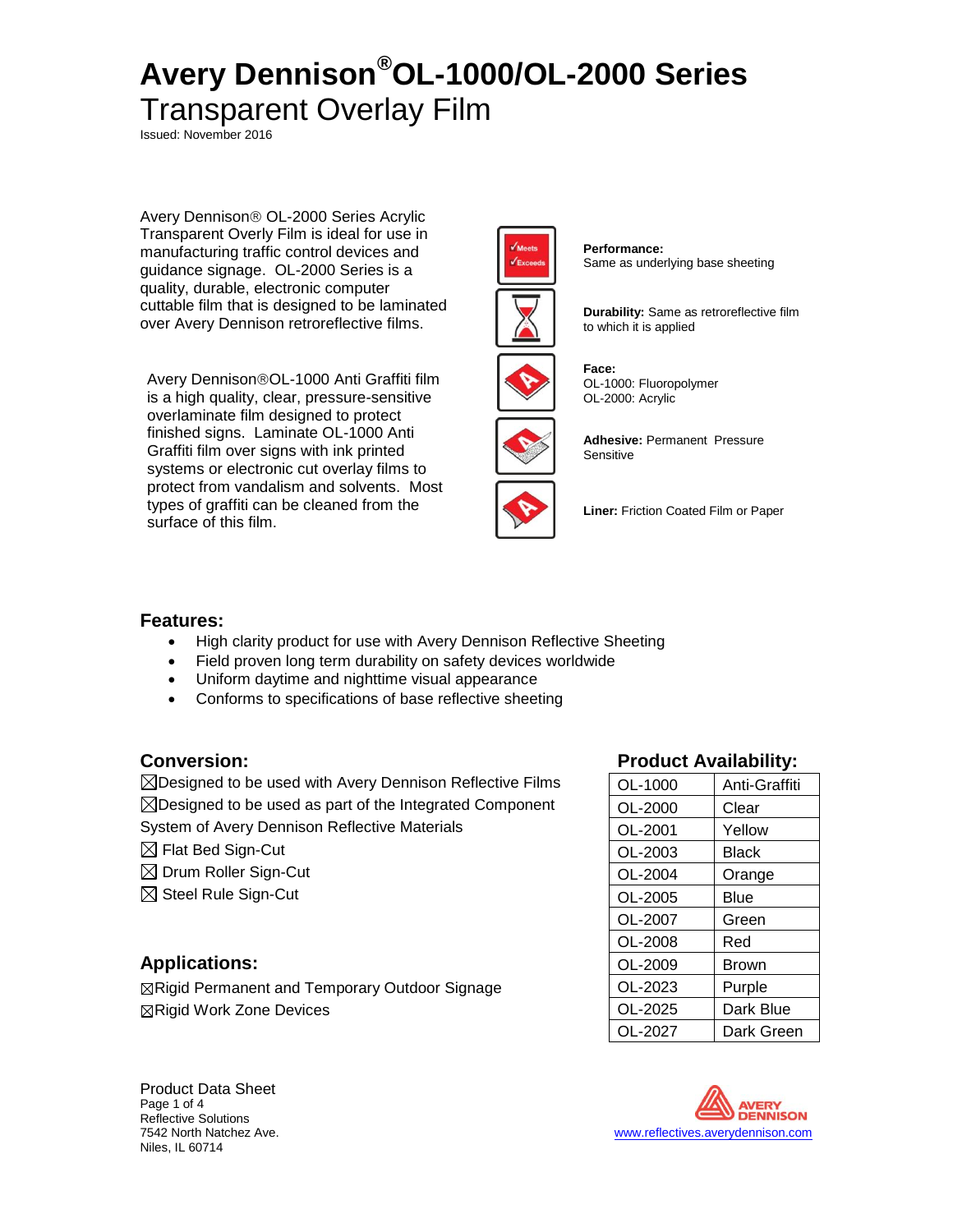Issued: November 2016

# **Colors and Specification Limits:**

### **Figure A: Daytime Color**







OL-2000 Series Overlay Films meet the current applicable daytime and nighttime color requirements for ASTM D4956 and EN 12889.

### **Chromaticity Coordinate Limits**

**Figures A & B** show the four pairs of chromaticity coordinates from ASTM D4956 and EN 12889 on the color grid.

### **Daytime Color**

The four pairs of chromaticity coordinates in **Figure A** determine the acceptable color in terms of the CIE 1931 Standard Colorimetric System measured with Standard Illuminant D65 and CIE Publication no. 15 using CIE Standard Illuminant D65 and CIE 45/0 geometry. Luminance factor shall comply with table in **Figure A.** *Note*: The saturation limit of green and blue may extend to the border of the CIE chromaticity locus for spectral colors

### **Nighttime Color**

The four pairs of chromaticity coordinates in **Figure B** determine the acceptable color measured using CIE Illuminant A, observation angle of 0.33 degrees, entrance angle of +5 degrees, source and receiver apertures not to exceed 10 minutes of arc, and CIE 1930 (2 degree) standard observer per ASTM D4956.

Product Data Sheet Page 2 of 4 Reflective Solutions Niles, IL 60714

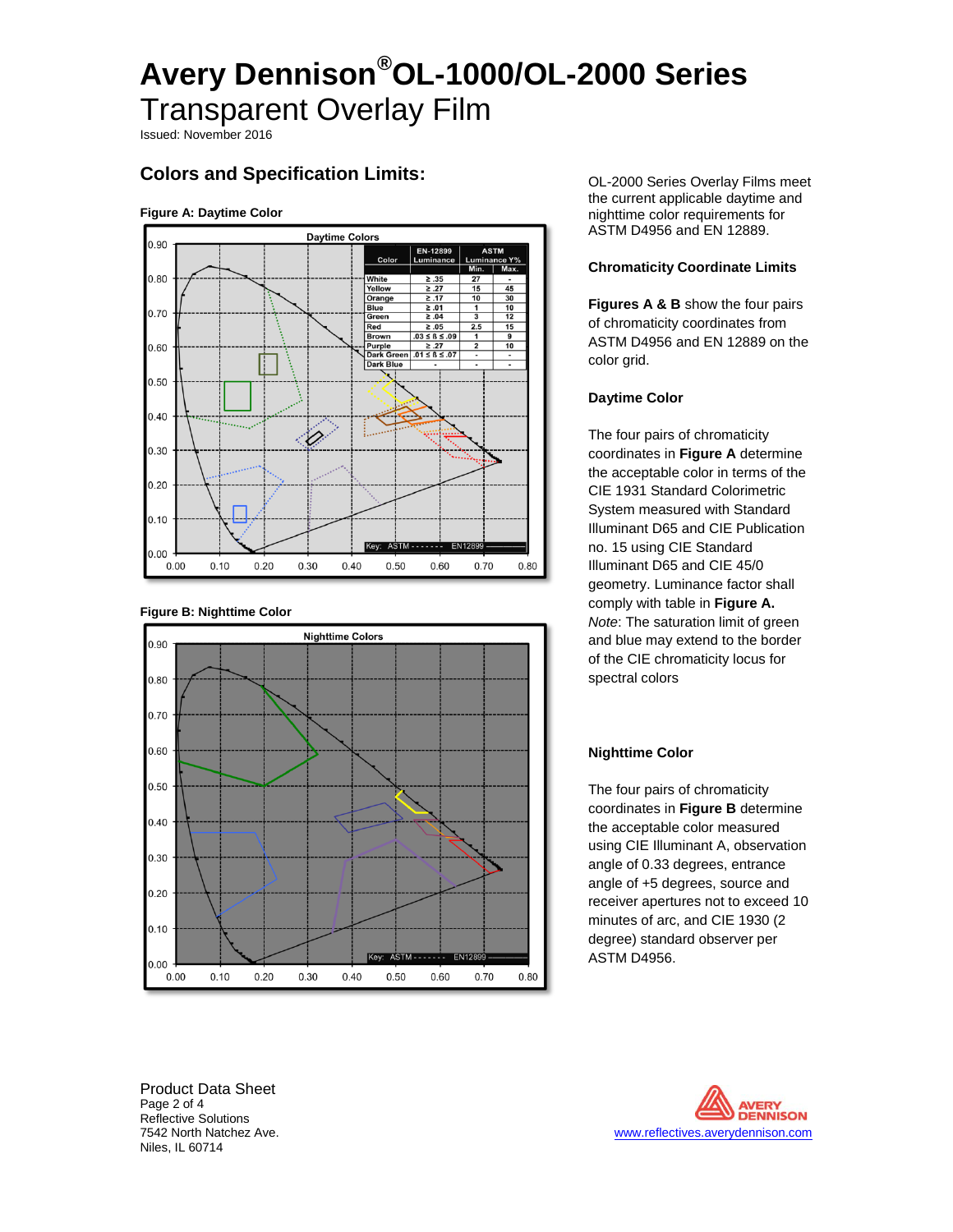Issued: November 2016

## **Characteristics:**

| <b>Property</b>                                     | Value                                                                                                                                                                              | <i><b>Instructional</b></i><br><b>Bulletins</b> |
|-----------------------------------------------------|------------------------------------------------------------------------------------------------------------------------------------------------------------------------------------|-------------------------------------------------|
| Shelf-Life                                          | 1 year from date of purchase<br>when stored at the following<br>conditions:<br>65°-75°F (18°-24°C) and 50%<br>$+5%$ R.H.                                                           | #8.00                                           |
| <b>Typical film</b><br>Caliper                      | OL-1000:<br>$1.7 - 2.7$ mils<br>$(43 - 69 \mu)$<br>OL-2000:<br>4 mils<br>$(100 \mu)$                                                                                               | <b>NA</b>                                       |
| Min. Application<br>Temperature                     | $65^{\circ}$ F<br>(18° C)                                                                                                                                                          | #8.10                                           |
| Service<br>Temperature                              | $-10^{\circ}$ F to $+150^{\circ}$ F<br>$(-23^{\circ}C \text{ to } +65^{\circ}C)$                                                                                                   | #8.00                                           |
| Minimum<br><b>Adhesion Values</b><br>(OL-1000 Only) | 180° Peel<br>15 min.<br>Substrate<br>Stainless Steel: 1.25 lb./in<br>$(15 \text{ min } 180^{\circ})$<br>Always pre-test your specific<br>substrate prior to actual<br>application. | <b>NA</b>                                       |
| Dimensional<br>Stability<br>(OL-1000 Only)          | MD 3% Shrinkage, CD 3.5%<br>Shrinkage                                                                                                                                              | <b>NA</b>                                       |

## **Solvent Resistance (OL-1000):**

When properly processed and applied, the film is resistant to most common solvents. When tested according to LS-300C, Section 3.6.2, immersion in the following solvents for the specified length of time the film shows no deterioration:

| Kerosene       | 10 minutes |
|----------------|------------|
| Turpentine     | 10 minutes |
| Toluene        | 1 minute   |
| Xvlene         | 1 minute   |
| Methyl Alcohol | 1 minute   |

WARRANTY<br>Avery Dennison OL-1000 & OL-2000 Overly Films ("Products)<br>are warranted to be free from defects in material and workmanship for one (1) year from date of purchase (or the<br>period stated on the specific product information literature in<br>effect at time of delivery, if longer). It is expressly agreed and<br>understood that Avery Demison's to repair or replacement of defective Product without charge at<br>Avery Dennison's plant or at the location of Product (at Avery<br>Dennison's election), or in the event replacement or repairs is<br>not commercially practical, to

CONDITIONS This warranty shall be effective only if all of the following This warranty sha

Fabrication and/or installation must occur within one (1) year from the date of purchase.

The failure must have resulted solely from a manufacturing defect or deterioration of the Product due to natural causes under the Performance Warranty. Without limiting the generality<br>of the foregoing, there is no warranty for the failure of the<br>sheeting due to improper sign fabrication, improper storage,<br>handling, installation, maintenance materially detract from appearance and does not constitute a breach of warranty.

Avery Dennison has published instructional bulletins pertaining to the storage, handling, and cleaning of Product, approved substrates, and application procedures (collectively, the "Procedures"). The Product must have been processed and applied to blank, clean material in accordance with the Procedures, as such may be amended from time to time. Avery Dennison reserves the right to reject any warranty claim where the fabricator or installer cannot satisfactorily prove or demonstrate that the Avery Dennison procedures were utilized. The date of installation, warranty registration, and claim procedures established by Avery Dennison must be followed, and failure to follow such procedures shall void this warranty. Replacement Product carries only the unexpired warranty portion of the Product it replaces. The Product must be properly stored and applied within the shelf-life as stated in the applicable Avery Dennison Product Data Sheet including adhesive and other material product data sheets.

ADDITIONAL LIMITATIONS<br>**Unintended Use:** This warranty only applies to Product that is<br>used by professional converters and installers for the defined<br>end uses and in the combinations described in the applicable Avery Dennison Product Data Sheets and Instructional Bulletins,<br>For any other use, the user is responsible for determining the<br>suitability of the Product, and for any and all risk or liability<br>associated with that use or a recommended Avery Dennison procedures. It is the converters,<br>installers or other users responsibility to perform incoming raw<br>material quality inspections, to assure proper surface preparation<br>and that approved application converted samples, and to immediately cease using and notify Avery Dennison and/or its authorized agent or distributor of any Product, Materials and/or finished Product discovered to be (or

reasonably capable of being discovered to be) defective.<br>**Misuse and Force Majeure:** Avery Dennison has no obligations<br>or liability under this warranty with respect to Product that has been altered, modified, damaged, misused, abused, subject to accident, neglected or otherwise mishandled or improperly processed or installed. Product is not warranted against premature failure caused by chemical, environmental or mechanical means such as, but not limited to, vandalism, cleaning solutions, paints, solvents, moisture, temperature, mechanical washing equipment, engine fuel spills, engine exhaust, steam, organic solvents or other spilled chemicals pollutants, including industrial and volcanic ash. Damage from<br>fire, structural failure, lightning, accidents, and other force<br>majeure events are not covered by this warranty.<br>**Third Party Product:** Avery Dennison assumes

for any injury, loss or damage arising out of the use of a product that is not of our manufacture. Where installer or converter uses or reference is made to a commercially available product, made by another manufacturer, it shall be the responsibility of the user, installer or converter to ascertain the precautionary measures for its use outlined by the manufacturer.

INDEPENDENT TESTING REQUIRED<br>All statements, technical information and recommendations<br>about Avery Dennison products are based upon tests and<br>anformation believed to be reliable but do not constitute a<br>guarantee or warrant intended and other purposes.

> **NAVERY**<br>DENNISON www.reflectives.averydennison.com

Product Data Sheet Page 3 of 4 Reflective Solutions<br>7542 North Natchez Ave. Niles, IL 60714